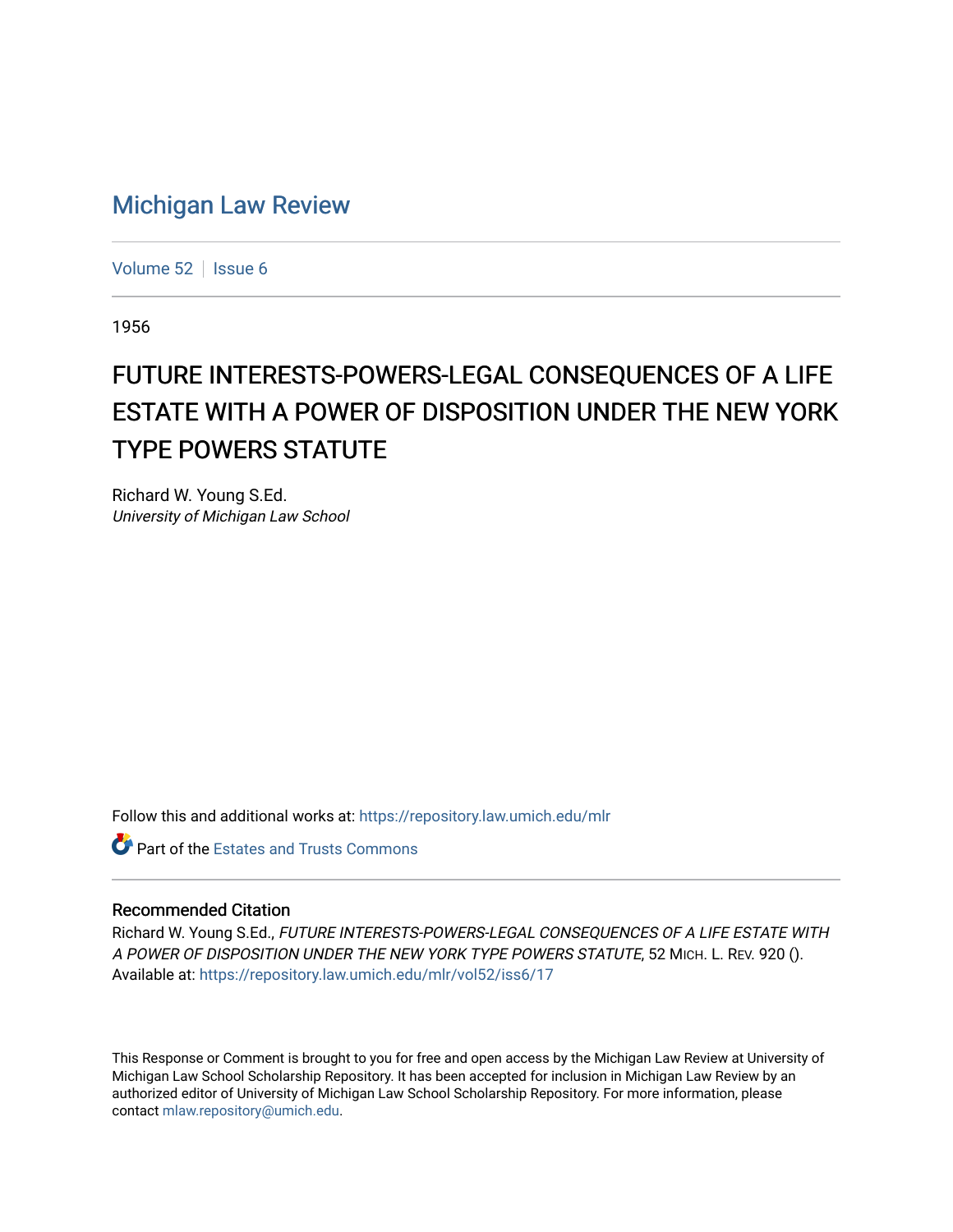Future Interests-Powers-Legal Consequences of a Life Estate WITH A POWER OF DISPOSITION UNDER THE NEW YORK TYPE POWERS STATUTE -Testatrix devised certain property to her husband "to be used and enjoyed by him with the right to sell and dispose of same and use so much thereof, either principal or income, as he may desire during his lifetime.'' Any property or the proceeds thereof remaining at his death was to be distributed equally to named takers, children of the testatrix. Successors of the remaindermen brought an action for ejectment and to quiet title against persons claiming under conveyances from the life tenant, the plaintiffs contending that these conveyances were made without consideration and could not operate to cut off the remainder. Section 266 of the applicable Oklahoma statute, part of a statutory system of powers, provided: "Every power of disposition is deemed absolute, by means of which the holder is enabled in his lifetime to dispose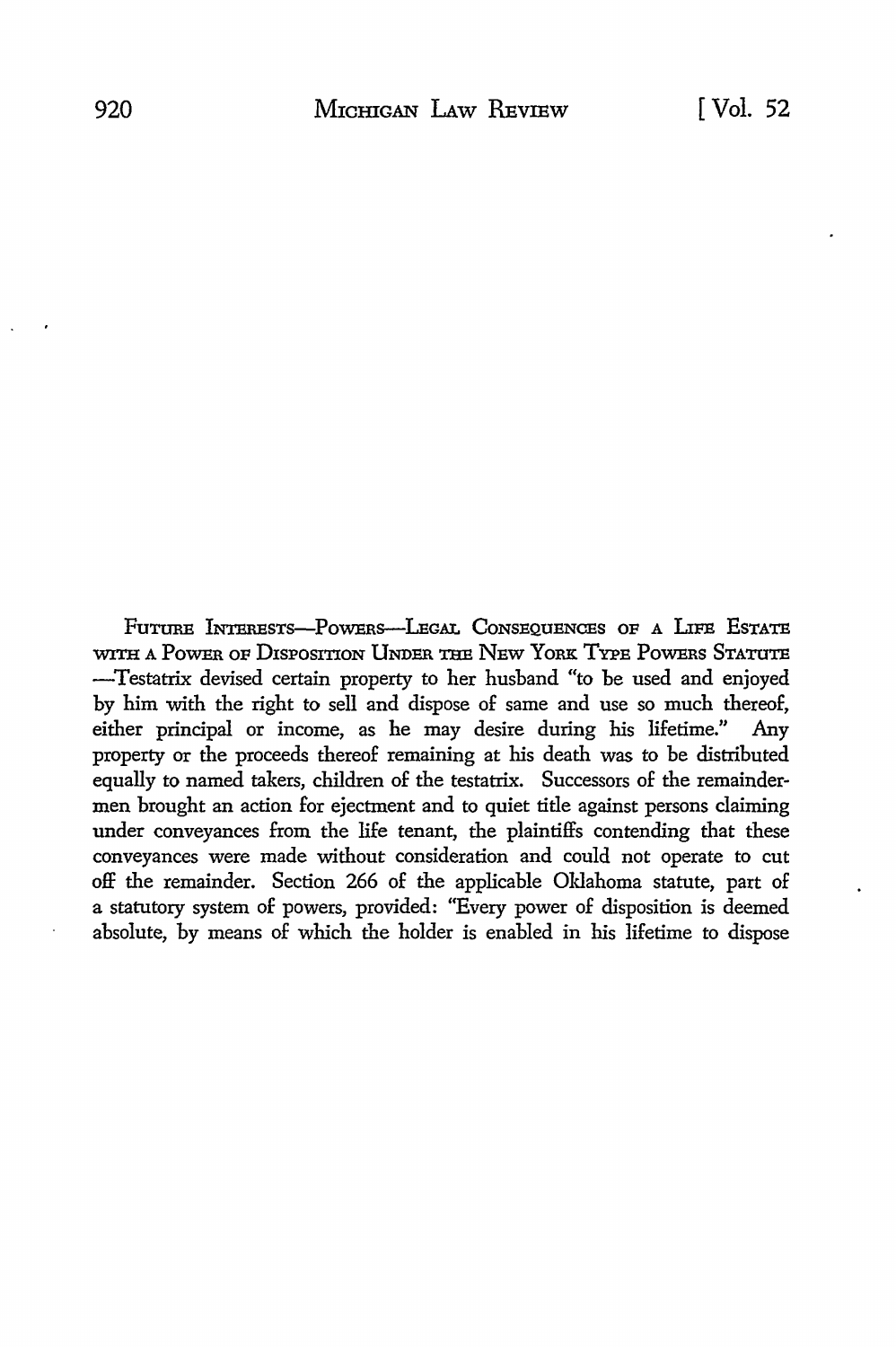of the entire fee, in possession or in expectancy, for his own benefit."<sup>1</sup> The district court found the will created a life estate with a power of disposition and that conveyances by the life tenant pursuant to the power operated to extinguish the rights of the remaindermen. On appeal, *held,* affirmed. The life tenant's power was conditional, but the statute raised a legal presumption in favor of the validity of conveyances executed under the power, even where they were without evidential support of consideration. *Ruby v. Bishop*, (10th Cir. 1953) 207 F. (2d) 84.

Oklahoma early adopted the New York statutory system of powers,<sup>2</sup> which substantially modifies the common law.<sup>3</sup> One important provision, section 262, declares that an estate for life or years coupled with an absolute power of disposition, unaccompanied by any trust, is a fee as regards creditors, purchasers, and encumbrancers.4 Under these statutes a power of absolute disposal is not necessarily inconsistent with a life estate,5 and even when a fee is so created it is subject to any future estates limited upon it if the power is not executed or the property is not sold for the satisfaction of debts.<sup> $6$ </sup> But a power to consume or to dispose of property for the beneficial use of the life tenant is held not to be an absolute power of disposition because it does not encompass a power to effect a gift inter vivos or testamentary transfer.<sup>7</sup> Thus, where the testator manifests an intent to give the donee a life estate with a beneficial power of disposition, and limits a remainder over of such property as may be left at his death, the interests of the remaindermen cannot be cut off except by a conveyance in strict accordance with the terms of the power.<sup>8</sup> The court in the principal case accordingly found the will created a life estate with a conditional power of disposal and a remainder

1 Okla. Stat. (1951) tit. 60, §266.

<sup>2</sup>Okla. Stat. (1890) §§4203-4268. This statutory scheme was originally framed in N.Y. Rev. Stat. (1829) part 2, c. 1, tit. 2, art. 3, §§73-135, and is now embodied in 49 N.Y. Consol. Laws (McKinney, 1945) §§130-183. Several other states have appropriated the New York codification or substantially similar provisions: Ala. Code (1940, Supp. 1953) tit. 47, §§75-93; D.C. Code (1951) §§45-1005; Mich. Comp. Laws (1948) §§556.1- 556.106; N.D. Rev. Code (1943) §§59.0501-59.0559; Okla. Stat. (1951) tit. 60, §§181- 299; S.D. (1939) §§59.0401-59.0461; Wis. Stat. (1949) §§231.14, 232.01-232.58.

s 5 .AMERICAN I.Aw oP PROPERTY §23.17 (1952); I SIMEs, FUTURE lNTEREsTS §292 (1936); 3 TIFFANY, REAL PROPERTY, 3d ed., §711 (1939); 3 WALSH, REAL PROPERTY §329 (1947). See also 2 REEVEs, REAL PnoPERTY 1210, n. a (1909); CHAPLIN, ExPREss TRUSTS AND POWERS §531 (1897).

<sup>4</sup>Okla. Stat. (1951) tit. 60, §262; 49 N.Y. Consol. Laws (McKinney, 1945) §149. See indication of variations found in the statutes of other states, PROPERTY RESTATEMENT §327, comment  $d$  (1940 and 1948 Supp.).

<sup>5</sup>Miller v. Irey, 150 Okla. 240, I P. (2d) 654 (1931). See 36 A.L.R. 1166 (1925); I PROPERTY RESTATEMENT §Ill (1936).

633 Am. Jun., Life Estates, Remainders, etc. §31 (1941); CHAPLIN, EXPRESS TRUSTS AND POWERS §577 (1897).

<sup>7</sup>Rosenburg v. Baum, (10th Cir. 1946) 153 F. (2d) 10; Quarton v. Barton, 249 Mich. 474, 229 N.W. 465, noted 29 MlCH. L. REv. 761 (1931); Norvell, "The Power to Consume: Estate Plan or Estate Confusion," 28 MicH. S.B.J. 5 (March 1949). See 69 A.L.R. 820 (1930). s Whiteside and Edelstein, "Life Estates with Power to Consume," 16 CoRN. L.Q. 447

at 470 (1931).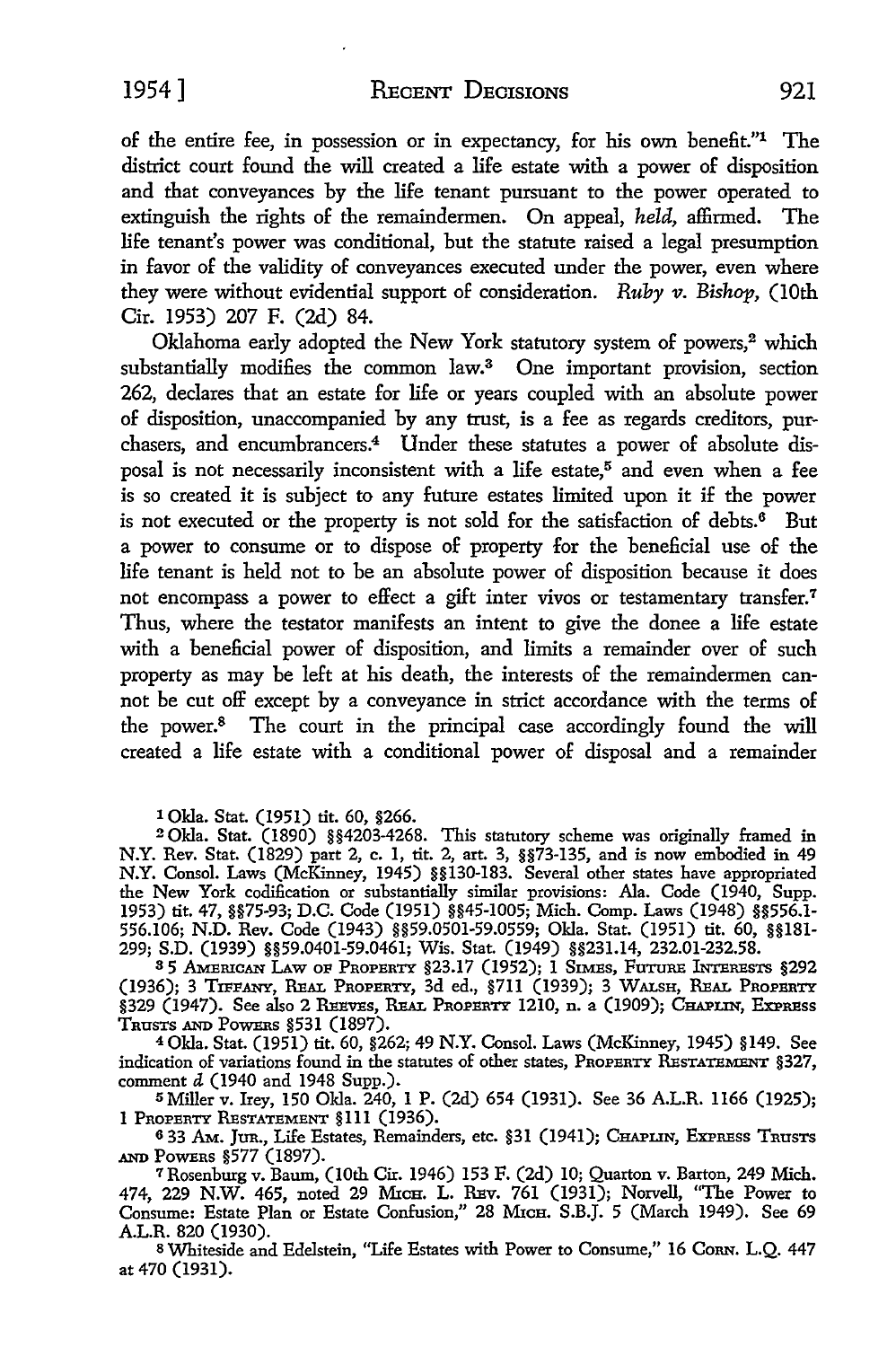over. But this conclusion seems to ignore the express language of the statute set out above defining a power as absolute by which the donee can dispose of the entire fee for his own benefit The opinion concedes that the life tenant was empowered to dispose of the whole fee for his beneficial use,<sup>9</sup> but declares that the statute relates only to the power and not to the title in the donee and cannot make absolute that which is plainly conditional.<sup>10</sup> While this explanation seems unsatisfactory at best, it finds some support in the decisions interpreting this particular statute.<sup>11</sup> Though the statute does not serve to enlarge a life estate into a fee, this result may be accomplished if the prescribed conditions under which the power is to be exercised have been met.12 A general rule places the burden of proof upon the one claiming under a power to show its valid execution,<sup>13</sup> and the defendants who derived their title from the donee's power to dispose of the entire fee for his beneficial use were required to establish that the power was exercised according to its tenor, i.e., for a consideration. This is especially true under section 262, which translates a life estate with an "absolute" power of disposition into a fee only in favor of creditors, purchasers, and encumbrancers. Rather curiously, the court found this burden sustained by a legal presumption in favor of the validity of the conveyances. This presumption that the power to convey the \_ fee became absolute upon its exercise was found to have been raised by section 266, notwithstanding that this section does not appear to be framed in terms of a presumption, and actually does no more than recite a definition. The court did not cite authority for its holding in this regard,<sup>14</sup> and may have seized upon this device as a means to affirm the district court in upholding the execution of the power as valid. The decision rather effectively shifts the burden of proof from those claiming under the power of disposition in the life tenant and places it upon the remaindermen and their successors, who are quite possibly not in a position to offer evidence going to the absence of consideration in deeds by the life tenant. Whether this result is desirable or not, it may be questioned whether the court should have con-

9 In Rose v. Hatch, 125 **N.Y.** 427 at 429, 26 N.E. 467 (1891), involving a life estate with a power to consume for necessities, the court said of this statute: "Here there was not an absolute power of disposition, as Asa L. Hatch could not dispose of the entire fee for his own benefit. He could dispose ouly of the income of the property during his life. His right to use the corpus was limited to his personal wants and necessities."

10 Principal case at 89.

11 This construction first appears in Hasbrouck v. Knoblauch, 130 App. Div. 378 at 384, 114 N.Y.S. 949 (1909): "Here the provision relates not to the title which vests in the grantee of the power. The statute does not provide that the grantee of an absolute power of disposition of the property shall have the fee, but that the power which is granted by which the grantee is entitled in his lifetime to dispose of the entire fee for his own benefit is deemed an absolute power." See In re Brower's Estate, 278 App. Div. 851, 104 N.Y.S. (2d) 658 (1951).

12 Principal case at 89.

13 72 C.J.S., Powers §40(d) (1951).

14Swarthout v. Ranier, 143 N.Y. 499, 38 N.E. 726 (1894), suggests that there may be a presumption that a disposition was within the terms of the power, but this holding was not based on the statute. See also Whiteside and Edelstein, "Life Estates with Power to Consume," 16 CoRN. L.Q. 447 at 464 (1931).